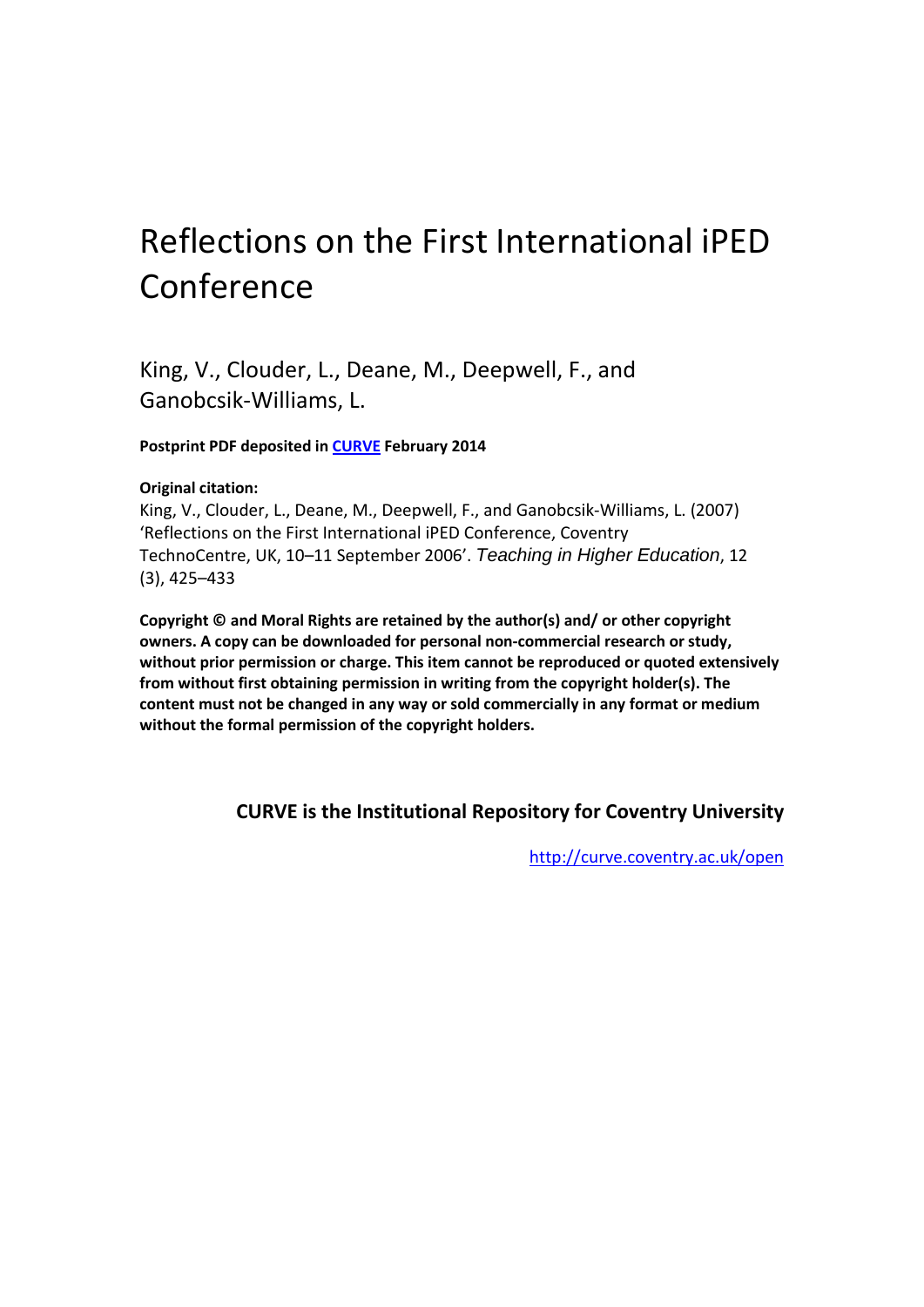*This is a post‐print version of the article published as:*

King, V., Clouder, L., Deane, M., Deepwell, F., and Ganobcsik‐Williams, L. (2007) 'Reflections on the First International iPED Conference, Coventry TechnoCentre, UK, 10–11 September 2006'. *Teaching in Higher Education*, 12 (3), 425–433

# **Conference Forum:**

# **Reflections on the First International iPED Conference, Coventry TechnoCentre, UK 10th‐11th September 2006**

Virginia King\*, Lynn Clouder, Mary Deane, Frances Deepwell and Lisa Ganobcsik‐ Williams

Coventry University, UK

\*Corresponding author. Email: v.c.king@coventry.ac.uk

# *Abstract*

Through reflection on the First International iPED Conference 2006 and its overarching theme of pedagogical research and academic identities, this paper considers the achievement of the wider aims of the conference which were to facilitate dialogue between researchers in order to explore the conference themes collaboratively and to provide networking opportunities which would enable participants to build alliances. The abstracts for all papers mentioned are available via the conference website www.coventry.ac.uk/iped2006.

**Key words: Action Research, Academic Writing, Emergent Pedagogies, Pedagogical Evaluation** 

# *Introduction*

iPED (Inquiring Pedagogies) is an educational community of inquiry based at Coventry University. Established in 2005, it aims to support and develop participation, to advance the field collaboratively and to facilitate international interaction. Both novice and experienced colleagues are encouraged to participate.

The First International iPED Conference enabled practitioners and researchers from around the world to come together to debate and reflect on the theme of Pedagogical Research and Academic Identities. Partly inspired by the work of one of our keynote speakers, Professor Ronald Barnett, into academic identity, this unifying concept proved a strength of the conference enabling participants from disparate backgrounds to challenge orthodoxies and construct knowledge. In introducing this theme, the conference host Professor Paul Blackmore suggested it implied the exploration of such issues as: whether engaging in pedagogical research changes what it is to be academic; how our roles are evolving; and how research into higher education feeds back into our lived experience*.*

There were three sub-themes: Emergent Pedagogies, Pedagogical Experience and Evaluation, and Academic Writing. While the keynote sessions by Professor Gilly Salmon of the University of Leicester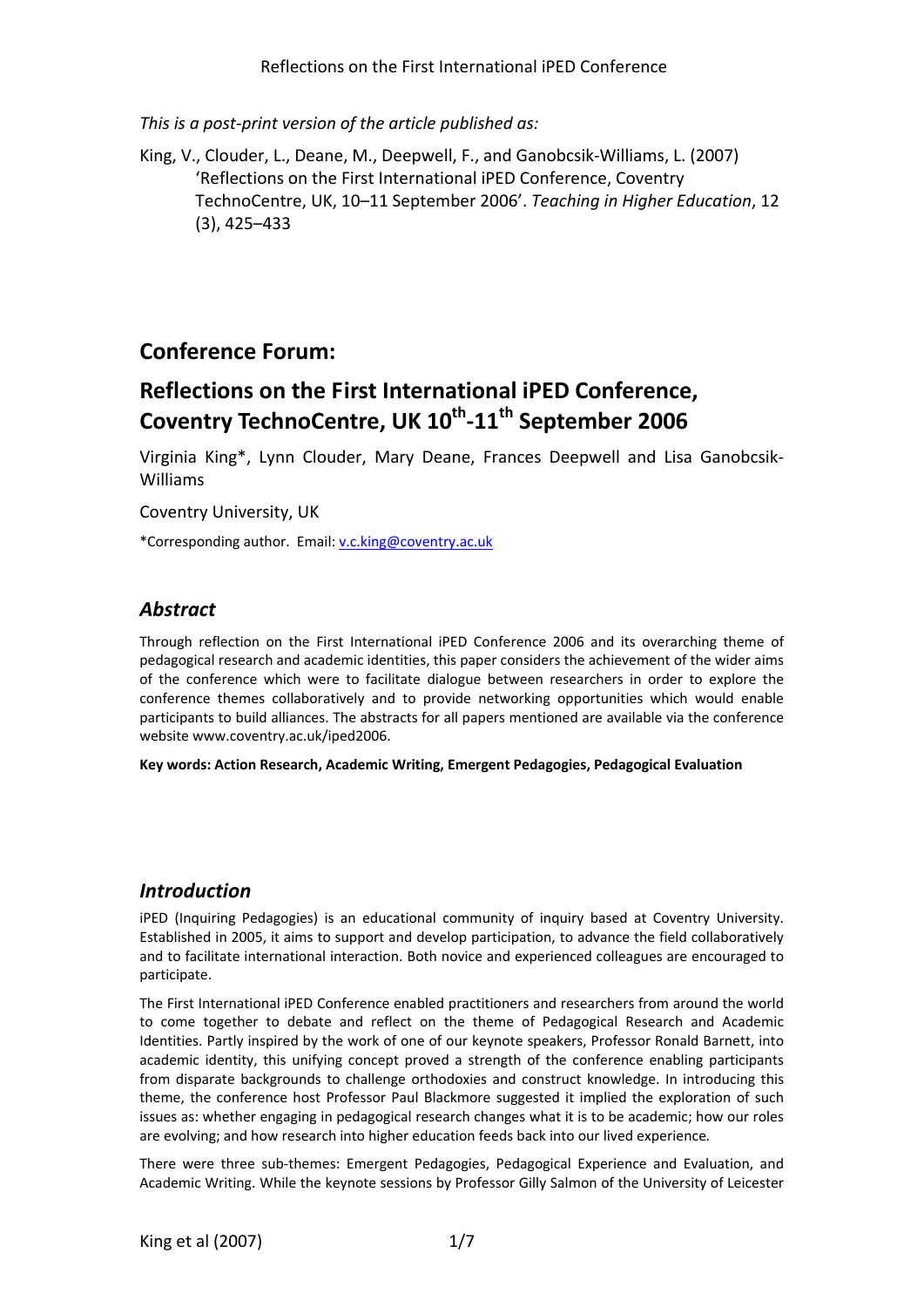and Professor Ronald Barnett of the University of London provided plenary opportunities, the majority of interaction took place in the parallel streams and social spaces throughout the conference. The conference involved colleagues from well over 100 institutions, and from 25 nations, in roles as peer reviewers, authors, presenters and delegates.

# *Deconstructing the Notion of Conference*

Despite the ubiquity of academic conferences, the notion of 'conference' is little explored. Although it may be possible to reduce the mechanics of conference to a collection of 'commandments' (McAleer 1997) or practical guidance such as Zelmer & Zelmer (1991); the essence of conference remains elusive. Gustavsen (2001) provides useful insight into the role of specialised 'dialogue conferences' in mediating the mutual influence and interdependence of theory and practice. As with academic research conferences, these events help participants develop social networks and provide the necessary social structures to support dialogue (breaks, lunches, waiting times).

While the effectiveness of virtual conferences to provide high levels of interaction and accessibility at low cost continues to receive some attention (Anderson 1996; Minshull 2006), a face‐to‐face conference is likely to enable participants to network more easily. Physical proximity promotes collegiality through contextualisation, visual cues, chance encounters and observation of others' spoken and unspoken responses. Although a virtual conference can emulate many of these, it relies on both sophisticated software (Jones, 2000) and sophisticated software users. Thus while increasing accessibility to one category of delegate; a virtual conference reduces accessibility to others. A matter of interest which requires further exploration is the persistence of face-to-face conferences amongst suppliers of virtual learning environments and advocates of e‐learning.

Whether physical or virtual, a conference provides the dedicated time and space for participants to immerse themselves in a given field of study alongside like-minded delegates. While presenters have the advantage of preparing their thoughts on their own area of interest, they may be blinkered to other viewpoints. Non‐presenters may not have anticipated the implications of current research for the matters under debate but may benefit from attendance at a variety of sessions. A degree of 'conference fatigue' may be found amongst delegates who have attended an excess of events. Neophytes may enjoy a conference because of its unfamiliarity or may find it difficult to profit from the experience without a mentor. A conference, or perhaps more properly a conference series, establishes its own community of practice.

Keynote sessions usually provide either an overview of current and future developments in the conference subject area or detailed exploration of some specialist topic. They also give insight into the hierarchies of expertise and importance which the roles of speaker, chair and questioner express. Cliques, mutual antipathies and power struggles may all be revealed through these formal sessions as well as through a conference's social events; while the timing of presentation slots and scheduling of parallel streams may provide clues to the comparative importance of speakers or subject matter as perceived by the organisers.

# *The iPED 2006 Context*

The conference team for iPED 2006 was drawn from a diversity of disciplines and backgrounds. In organising the event, we began by considering the potential of this conference to facilitate dialogue between researchers in order to explore the conference themes collaboratively and to provide networking opportunities which would enable participants to build alliances. Taking an Action Research approach, we identified and reflected upon those elements which we felt would most keenly contribute to the achievement of these aims. We drew on our experience in organising and attending conferences, both within our home disciplines and within pedagogical research. We evaluated and modified our decisions according to feedback from collaborators and participants.

For example, to encourage a range of contributors, we provided a choice of output format: short or long paper, workshop and poster. We asked authors for only a short abstract, removing the hurdle of a full paper, and ran a workshop to encourage less experienced researchers to submit to the conference. The double‐blind peer review process was designed to provide constructive feedback to authors, whether accepted or rejected.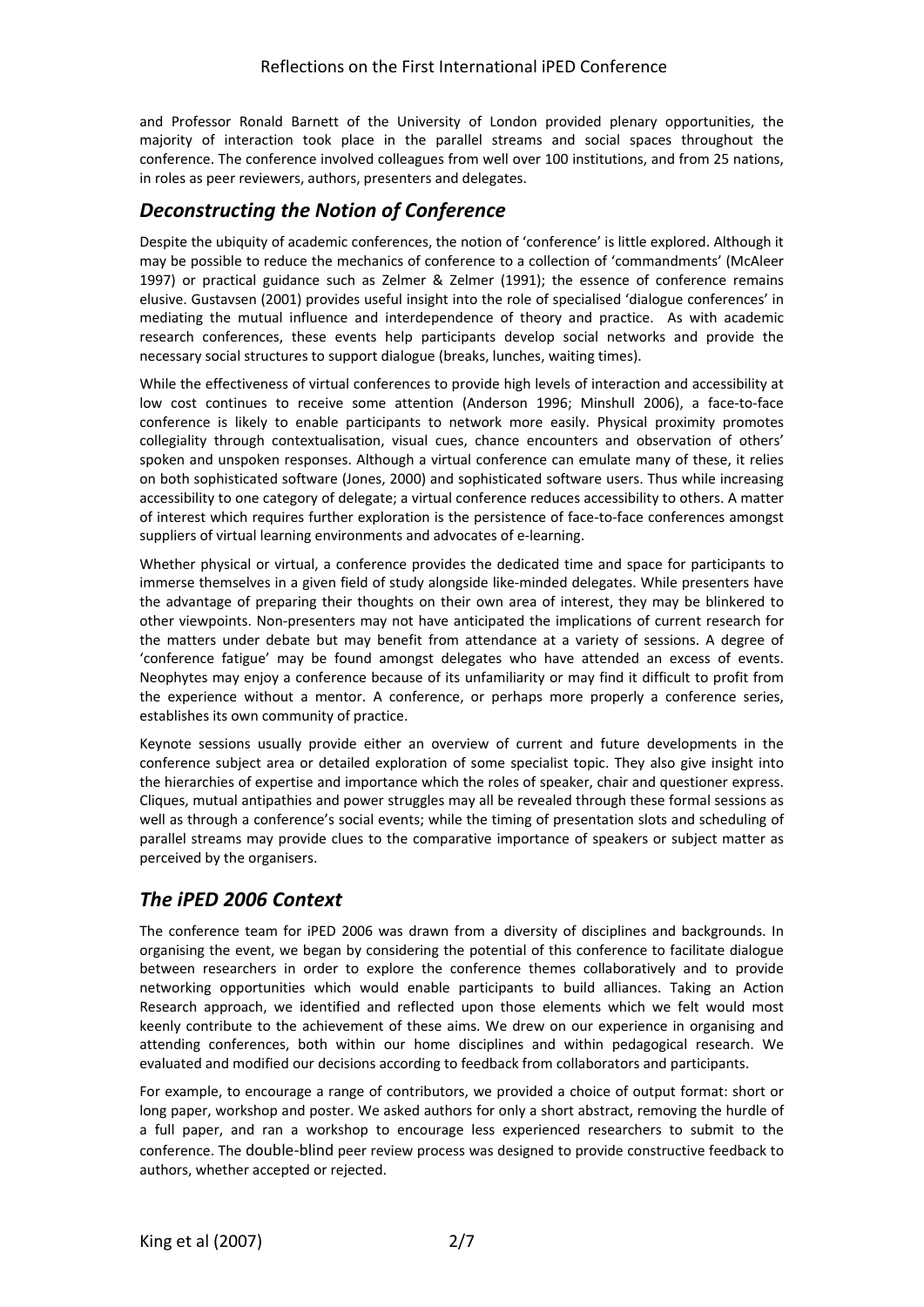To encourage networking during the conference, we took particular care over programme planning, conference location, accommodation and social events.

# *Theme 1: Emergent pedagogies*

Having chosen the conference themes for the 2006 conference we began to interrogate them: what, for instance, did we mean by emergent pedagogies? This strand was introduced by iPED Research Fellow Lynn Clouder, whose interpretation of emergent pedagogies was of 'a range of approaches to teaching and learning that continue to evolve as they are used in different disciplines and in various educational contexts'. Kathy Courtney (2006) adds to this interpretation by reminding us of the ultimate aim by providing a rationale which motivates us to experiment with these pedagogies. The aim is to promote and exploit student engagement.

The papers within the theme were diverse but fell into broad categories addressing contemporary issues. For instance, several papers focused on research-led learning. Lewis Elton (University of Manchester) facilitated a workshop in which he explored concepts and practices implicit in research‐ led learning and its consequences for institutional management. Internationalization also featured strongly. Meeri Hellsten (Macquarie University, Australia) explored the notion of sustainable pedagogies for the global internationalization of higher education. Developing this focus Sarah Graves and Angela Maher, from Oxford Brookes University, examined research from different countries on graduate competencies and considered the concept of the 'global graduate' and the implications of employability for higher education.

Given that 'emergent' suggests 'evolving' or 'coming into being', it is not surprising that a good proportion of the research presented focused on the ways in which technological advancement is shaping teaching and learning. The use of technology and e-learning is bound up with cultural, pedagogical, technical and organisational factors which were widely acknowledged in the papers presented. For instance, Marie‐Thérèse Barbaux (University of Sydney, Australia) considered mobile learning in the context of teacher education. Through studying patterns of social communication of young people using a range of new technologies, Barbaux is searching for a pedagogy that can both exploit emerging behaviour patterns and the technologies on which they rely for teaching and learning. Continuing a similar theme of considering learning in its social context, Aisha Walker and Rebecca O'Rourke (University of Leeds) shared the preliminary findings of a study exploring the use of message boards exploring the 'social semiotic space' as a site for formal and informal learning. Finally, a presentation by Stephen Roulston, from C2K, Northern Ireland, reported on the fairly standard use of a virtual learning environment but in a creative context: having pupils from Protestant and Catholic areas in Northern Ireland working collaboratively online. Perhaps the most interesting aspect of this project was the student feedback that the collaboration that occurred would never have happened in a face‐to‐face context. These papers, and others unfortunately too numerous to mention, illustrate how colleagues are harnessing the opportunities that new technology has to offer but not in an unconditional way. The experimental work of colleagues presenting at the conference was convincing of rigour and commitment to researching and evaluating interventions to provide conceptual and theoretical underpinning for new approaches.

However, not all presenters spoke of new technologies or approaches. Jenny Moon's quest for understanding stories, what their essential qualities are and how they might be used for teaching purposes, can also be closely linked to the drive for student engagement. One of the strongest features of stories is their power to engage the listener and in her workshop, Moon, from Bournemouth University, focused on the potential for harnessing this power for pedagogical purposes. Her session provided a stark contrast to those that focused on 'new technologies' by illustrating the power of a very 'old and traditional technology' that is widely used in higher education albeit that its value may not be fully recognised. Presenters in the emergent pedagogies theme seemed to illustrate with reference to their research that both old and new approaches have the power to engage students.

# *Theme 2: Pedagogical Experiences and Evaluation*

In contrast to the emerging pedagogies theme, with its identification of "what might be", the pedagogical experiences and evaluation theme sought to represent "what is". Theme Leader, Frances Deepwell noted that the papers captured the state of the art in higher education practice, with its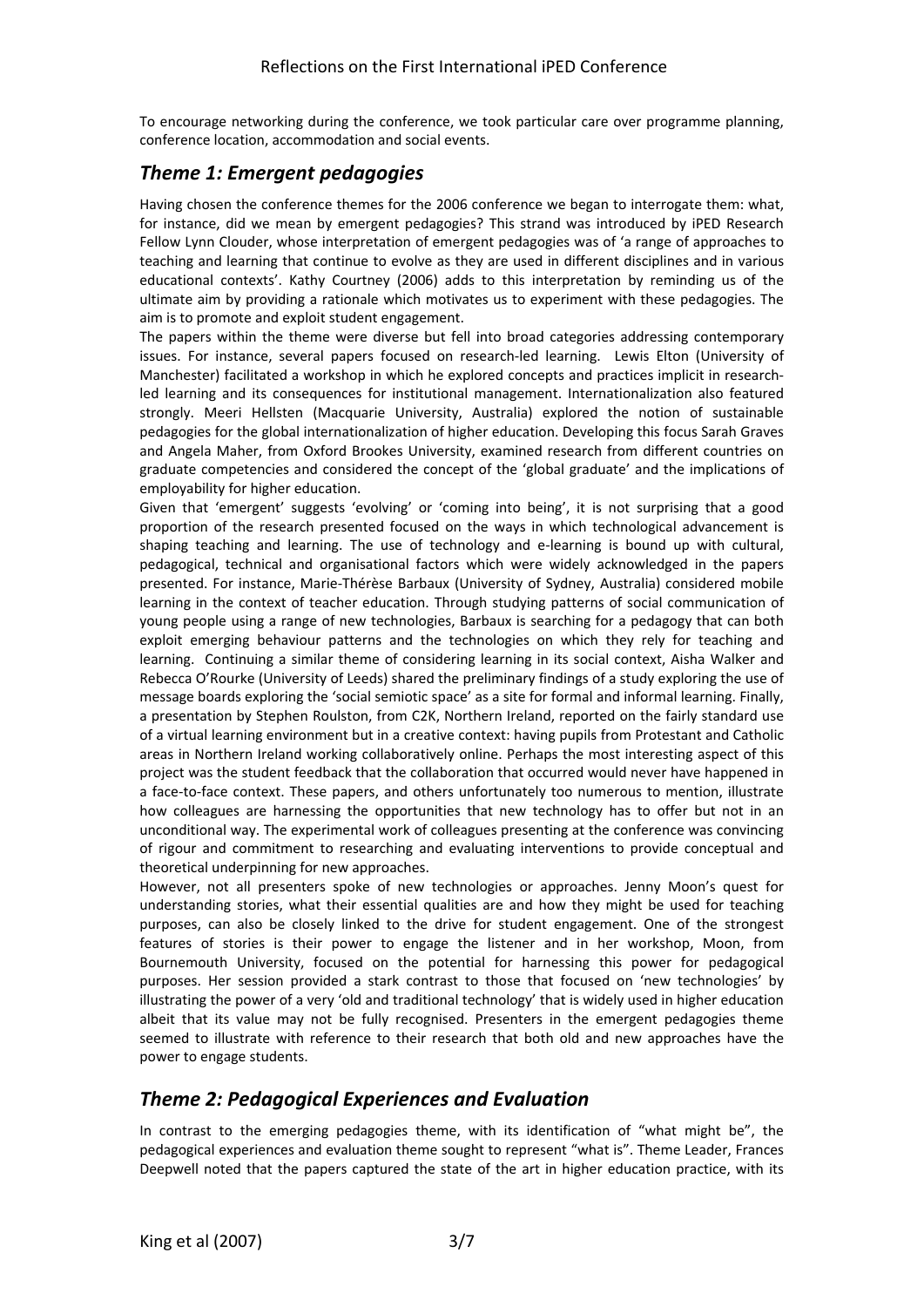diversity and richness. This strand of the conference demonstrably, and constructively, critiqued the value of learning encounters in contemporary higher education.

The papers represented a fair mix of the student voice and the faculty perspective. Students were typified as creative entrepreneurs, as users, as enquirers, self-assessors, action researchers and as outsiders. Teaching colleagues were presented as intellectuals, as practitioners, as judges (of fitness to practice), as innovators, as entrepreneurs and as "significant others". The explanatory nature of the papers broadly addresses the question at the heart of Pawson and Tilley's realistic evaluation approach: "what works well, for whom and under what conditions" (Pawson & Tilley, 1997).

What works for students at London Metropolitan University on a foundation programme for international students, according to research by Digby Warren, are cross-cultural interactions between student peers as they attempt to reconcile their differing world views. Warren questions, however, whether this can be achieved in the short time span of the foundation frameworks that often characterise this type of international student activity. Similarly, for Joanna Tapper of the University of Melbourne, Australia the diverse student body can find shared understandings through structured participation in group assignments. With a different set of students, Janet Hughes (University of Dundee) advocated student participation in assessment, where the benefits of the assessment innovation were measured by an increase in student performance and appreciation by students of the process. Less clear cut findings emerge from research by Ruth Taylor (Robert Gordon University) into the first‐year experience and curriculum change.

If we consider what works for faculty colleagues, Graham Steventon (Coventry University) applies theories from his home discipline of criminology in order to explore the educational value of the relationship between the student and the lecturer, as a 'significant other'. This ties in with the research of Marilyn Dorman, Pauline Collins and Jill Lawrence (University of Southern Queensland, Australia) into whether explicit commitment to a set of values are a significant indicator in determining good teaching practice. Several papers addressed the challenge to academic values of entrepreneurialism, for example, Andy Bissett (Sheffield Hallam University) who argues that the pressure to engage in "third stream" activities is fundamentally changing academic professionalism, and the paper by Adrian Bromage and Gurnam Singh (Coventry University) on whether academics believe themselves to be intellectuals.

As with the other conference themes, many papers reflected on the use of technology in higher education and there was variation in the evaluation of effectiveness. For academic colleagues engaging in innovations in e-learning at the University of Southampton, quality emerges from genuine collaborations, according to Karen Fill's interview‐based research. Whereas the personal inquiry approach taken by Philip Watland (Coventry University) raised questions about the sustainability of networked theory‐led pedagogies in even small‐scale entrepreneurial e‐learning programmes. Research by Martin Oliver and Sara Price (Institute of Education) also indicated how pedagogical practices, and academic identities, were transferring into new media, whilst remaining largely unaffected by the introduction of e‐learning. The transformational power of e‐learning appears not yet to be established.

From a reflective analysis of their own practice, and the evaluation of the practice of others, many of the authors under this theme were able to build localised theories that found resonance amongst the audience. The tendency was not to generalise beyond the specific context of the inquiry, but rather to identify qualities within the study that in some measure represents new knowledge. In this context, the case studies presented were therefore able to make what Stake calls 'petite generalisations' (1995:8), or tentative assertions of contextualised knowledge.

# *Theme 3: Academic Writing*

Academic Writing was a strong theme at iPED 2006 and brought together a community of writing scholars from around the world. The theme leader, Lisa Ganobcsik‐Williams, and its host, Mary Deane, highlighted the emergence of Academic Writing as a vibrant field of research within higher education. The Royal Literary Fund, a charity dedicated to improving student writing, sponsored the conference reception and distributed copies of *Writing Matters* (Davies, Swinburne and Williams 2006), a report on strategies for teaching writing at university. Conference participants were also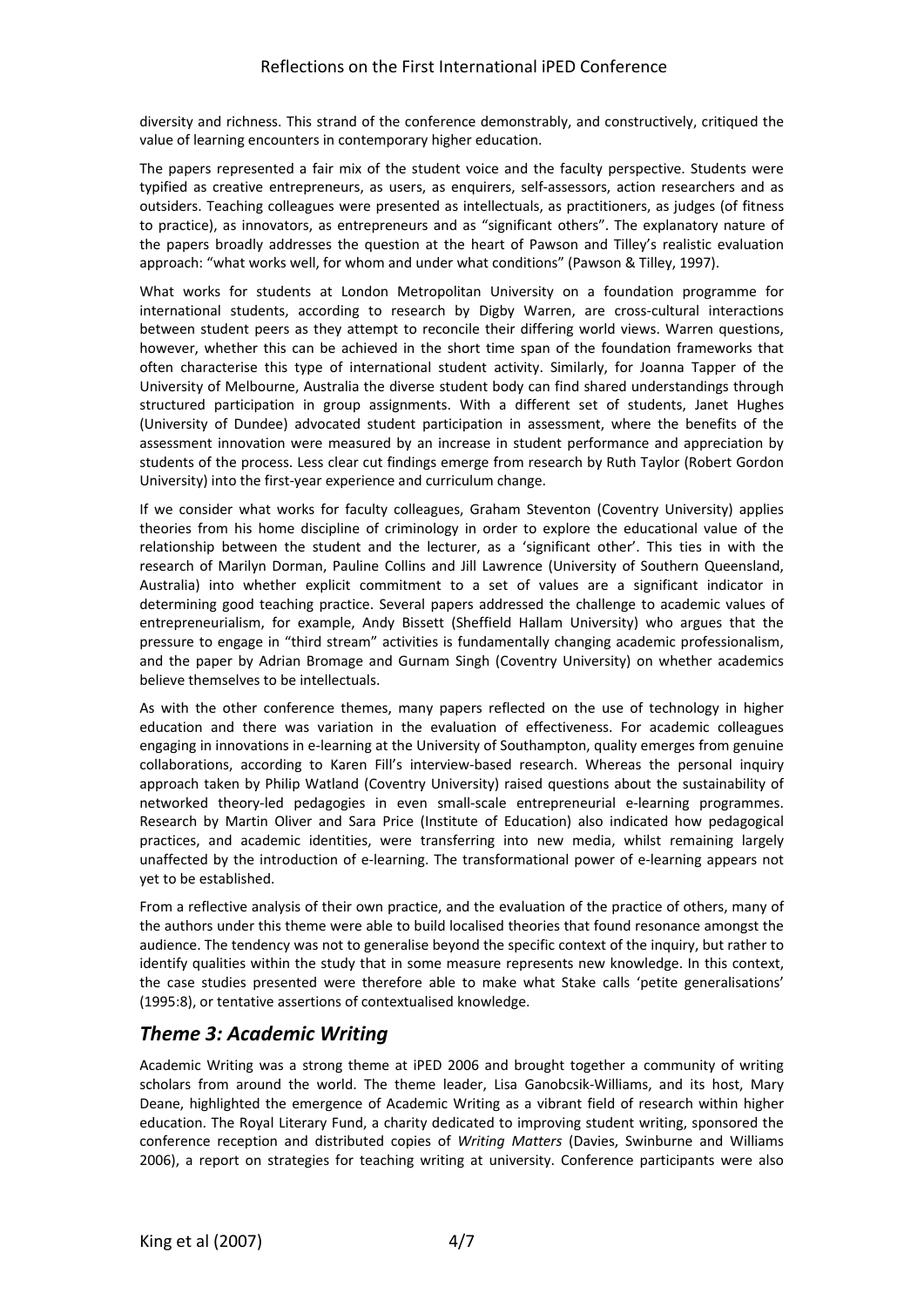offered a tour of Coventry University's Centre for Academic Writing, which researches and supports both staff and student writing.

The four sub-topics within this strand are inter-related. The first centred on the use of e-learning to teach writing and the effects of new technologies on traditional writing pedagogies. Focussing on the concept of writing genres and drawing on Kress's (2003) work on changing literacy practices 'in the new media age', Erik Borg (Northumbria University) explored whether new technologies are ending the era of 'perceived regularities of written texts'. Arna Peretz from Ben‐Gurion University of the Negev, Israel examined the impact of online forum discussions in Academic Writing courses. Similarly, Magnus Gustafsson of Chalmers University of Technology, Sweden collaborated with Art Young and Donna Reiss of Clemson University in the United States in a presentation addressing the challenges and opportunities of using an interactive weblog to promote cross-cultural online writing and discussion. Mary Deane and Karen Bull (Coventry University) showcased their innovations in elearning designed to enhance students' critical thinking and writing in Art and Design. Together, these thought‐provoking presentations raised timely questions about effective and efficient means of exploiting e‐learning to strengthen students' writing in a variety of cultural contexts.

The second category of presentations argued for the need to characterise and teach disciplinary writing conventions. This is particularly salient in the UK context because of early subject specialisation at university. Hilary Nesi (University of Warwick) reported on BAWE, an ESRC‐funded project constructing a corpus of student writing assignments. The purpose of this corpus is to facilitate research into the characteristics of proficient student writing. It is designed to expose the generic similarities and differences between disciplinary conventions at different levels of undergraduate and postgraduate study. Rebecca O'Rourke and Miriam Zukas (University of Leeds) also investigated relationships between academics' disciplinary identities and pedagogical practices. Richard Bailey (Northumbria University) explored pedagogical practices within student writing support in a range of disciplines in relation to Lea and Street's seminal theory (1998) identifying three paradigms of writing support. These papers argued that by being explicit about disciplinary conventions tutors can increase the confidence and performance of student writers.

In considering 'the implications of these findings for [developing] institutional practices in teaching Academic Writing', Bailey's presentation also contributed to the third topic addressed by presenters: innovation in writing support. John Heyda from Miami University in the United States explored the question of how the teaching of reading strategies might inform the teaching of writing in higher education while Jonathan Worley of St. Mary's University College, Belfast reported on the establishment of his peer writing tutoring programme. Mark Evans (Coventry University) introduced a model of teaching processes of writing whereby students actively participate in the generation of knowledge. Umme Salma Mujtaba of Knowledge Horizon in the United Arab Emirates discussed institutional structures and the provision of writing support for her students. Mary McKeever and John Wrigglesworth (University of Plymouth) also explained their model for integrating genre‐based discipline‐specific Academic Writing courses into university curricula. This sub‐group interrogated established pedagogical methods and showcased successful innovative projects with varied implications for the academic community.

The final category of presentations focussed on the increasingly global requirement for academics to present and publish research in English. Research into this area has recently been brought to the fore by scholars such as Lillis and Curry (2006), and conference presenters investigating this line of enquiry showed what a widespread and significant concern it is for Academic Writing research and teaching practice. Presentations by Sonia Vasconcelos, Federal University of Rio de Janeiro, Brazil, and by Lawrie Hunter, Kochi University of Technology, Japan, discussed models for teaching conventions of scholarly writing in English to post-graduates and academics. Magnus Gustafsson outlined how the Bologna Agreement's decision that English be used 'as the "medium of instruction"' on Master's programmes 'affects the identity of higher education professionals in Sweden' and other European countries. These papers prompted thought about the choices Academic Writing specialists are making across the world, and the political initiatives to which we are all called to respond.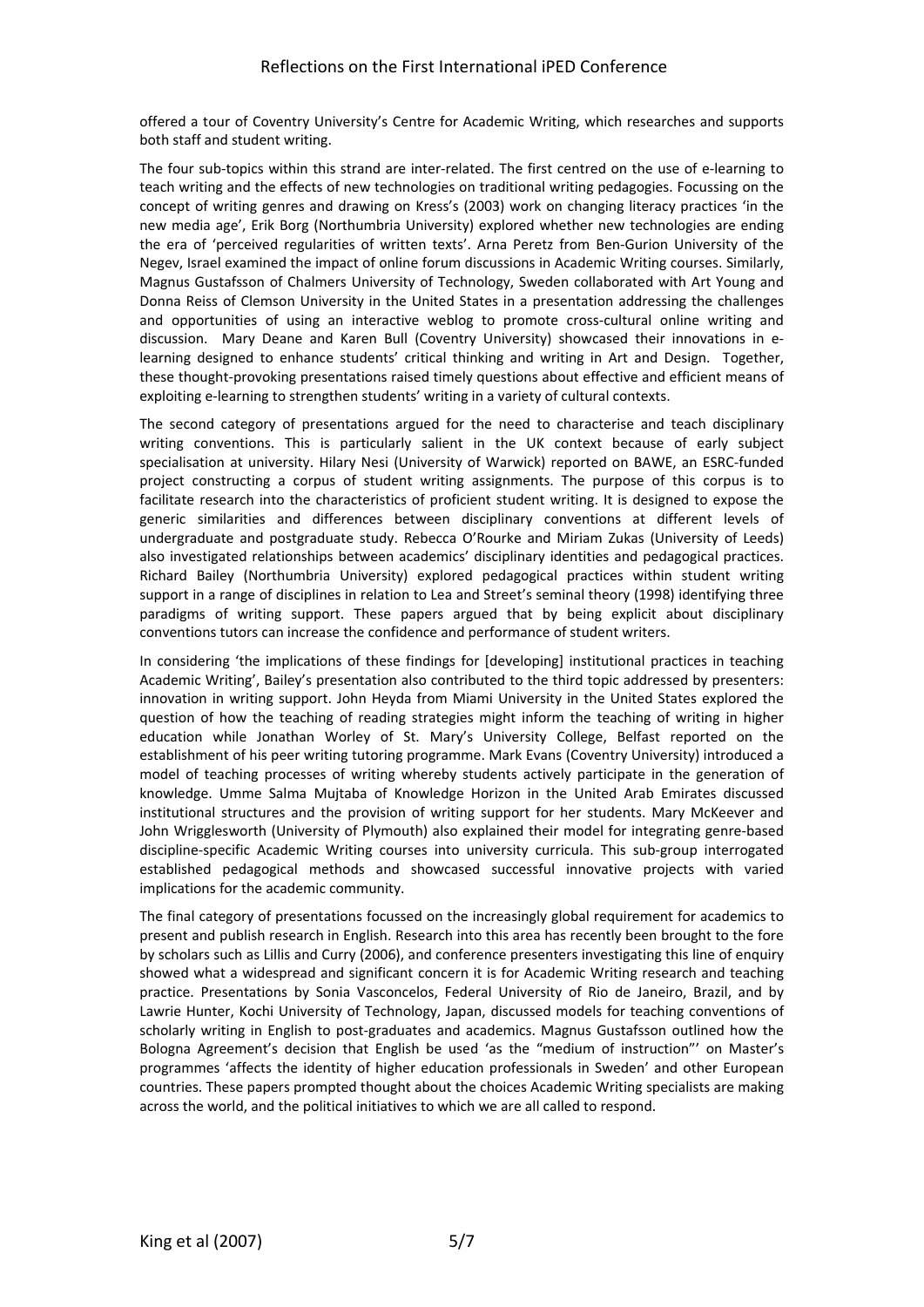# *Discussion*

Our conference aims were, firstly, to explore the conference theme of Pedagogical Research and Academic Identities collaboratively, and secondly, to provide networking opportunities for pedagogical researchers. To gain insight into delegates' impressions, feedback sheets were provided. The heterogeneous delegate profile (nationalities, research focus, experience) provided a challenging range of expectations and interesting responses which have been reviewed in preparing for the 2007 conference

We ourselves feel that the first iPED conference was successful in achieving it aims. One of our most important realisations, however, was one which we had not anticipated: that the conference highlighted the constraints under which certain colleagues labour that bar them from this kind of collaborative engagement. Economic constraints clearly play a part in enabling academic colleagues to take an active role in pedagogical research activities, including attendance at international conferences. However, other, more subtle, factors also play a part. A review of the hits on the conference web-site and investigation into peer review outcomes indicate that colleagues in high income countries were much more likely to submit, to be accepted and to attend this event than colleagues elsewhere. As noted within the Academic Writing theme, an English‐language requirement imposes academic writing expectations or cultural barriers which may prove troublesome to some colleagues. This places peer reviewers in the difficult position of having to reject papers that have potential but are unrecoverable within the time available. As a result of this finding, we are considering an iPED research project to investigate ways in which some of these difficulties could be overcome.

## *Conclusions*

iPED 2006 generated much debate regarding the mutual influence of pedagogical research and academic identity. The overall view of those involved was unsurprising – to be an academic in this context means to be continually challenged.

Each theme leader has identified a key issue raised through the conference which requires further exploration.

For Emergent Pedagogies: While new technologies need to be explored in order to discover their usefulness, should not older technologies be revisited and their potential mined in new ways?

Pedagogical Experiences and Evaluation: How can the educational community theory‐build from evaluations of contextualised pedagogical experiences?

For Academic Writing the key question is how to address English language barriers.

Regarding the more instrumental question of what makes a successful conference, we have arrived at a holistic view: each aspect of a conference contributes separately to its overall success but it is their interaction which is most important in creating an event which promotes useful academic exchange and which is fondly remembered by participants. Our own involvement with this conference has enriched our understanding of the themes explored, provided a range of contacts and potential collaborators and supplied a wealth of lessons on which to draw for iPED 2007. This article provides a means through which to share our understanding with the wider community.

# *Acknowledgements*

The authors would like to thank iPED 2006 peer reviewers, authors, delegates and keynote speakers for their input to the conference and to our thinking about conferences.

### *References*

Anderson, T. D. (1996) The Virtual Conference: Extending Professional Education in Cyberspace. *International Journal of Educational Telecommunications* 2, (2/3) 121‐135

Courtney, K. (2006) Success of Our iPED International Conference. *Impressions*. Coventry University, Centre for the Study of Higher Education.